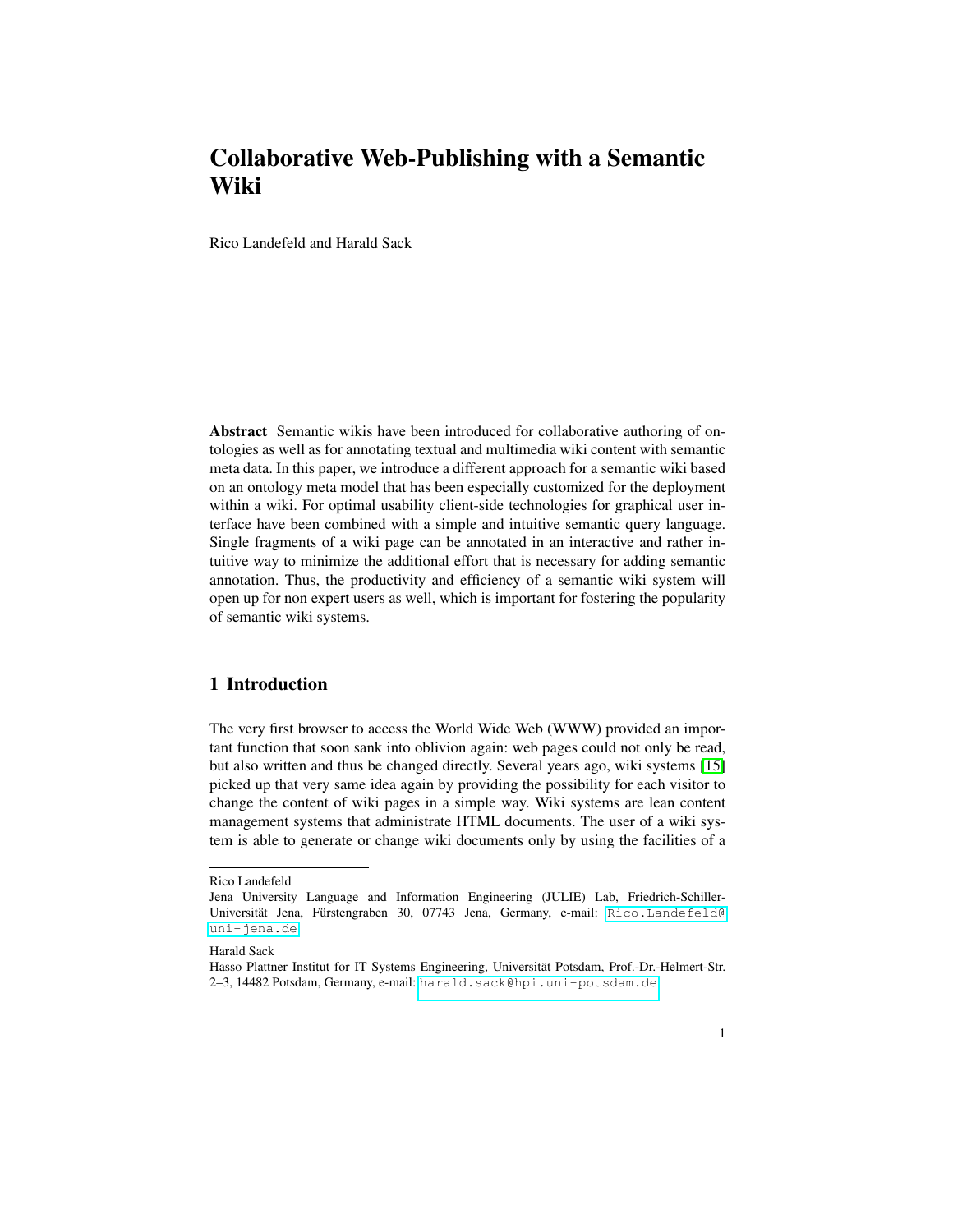simple web browser. In this way, wiki documents are developed and maintained collaboratively by the community of all users without the need of having specialized IT expertise. Wiki systems don't give formal guidelines for generating or structuring their content. This lack of formal rules might have been responsible for their fast growth of popularity as can be seen, e.g., in the free online-encyclopedia Wikipedia<sup>1</sup> that is one of the most popular websites world-wide. On the other hand, if a wiki system is growing as rapidly as Wikipedia does, lack of formal rules necessitates frequent restructuring to keep the content always well arranged and usable.

Typical wiki systems only provide a limited number of functions for structuring the content. As a rule users create special pages with overviews or class systems for structuring and aggregating the wiki content. But the maintenance of this manually created categorization system becomes rather expensive. Moreover, it stimulates misusage, as e.g., you may find many categories in Wikipedia that have been created to subsume entities that share merely one special feature [\[24\]](#page-12-0). Similar problems have been reported for intranet wikis [\[4\]](#page-11-1). In general, most of the mentioned problems in wikis can be reduced to the fact that their content is encoded in HTML (Hypertext Markup Language) or some simplified version of it. HTML only formalizes formatting and (limited) structuring of documents without the possibility of formalizing any semantics that is required for automated aggregation and reuse of data.

Semantic Wikis try to combine traditional wiki systems with semantic technology as a building block of the currently emerging semantic web [\[2\]](#page-11-2). They connect textual and multimedial content with a knowledge model by formalizing the information content of a wiki page with a formal knowledge representation language. In this way, the content of wiki pages becomes machine readable and in some limited sense even machine understandable. Semantic wikis show one possible way to overcome the aforementioned problems related to traditional wikis in general while at the same time enabling collaborative generation and maintenance of formal knowledge representations (ontologies). But, the arbitrary wiki user usually is not an expert knowledge engineer. Therefore, usability and 'ease of use' become a essential factor for the design of the user interface of a semantic wiki.

Current semantic wiki projects have chosen different ways to deploy formal knowledge representations within a wiki. From our point of view the ratio of cost and effect for the user is most important. The cost refers to the cognitive and factual work that the user has to invest to generate and maintain semantic annotations. On the other side, the effect subsumes all the advantages that the user might get from a system that deploys this semantic annotation. Cognitive and factual work is mostly determined by the design of the user interface and the underlying ontology meta model of the semantic wiki. At the same time the semantic expressiveness of the annotations determines the efficiency of the achieved functionality. Therefore, the ontology meta model of a semantic wiki always represents a compromise between complexity and expressiveness. In addition, the integration of semantic annotations

<sup>1</sup> <http://www.wikipedia.org>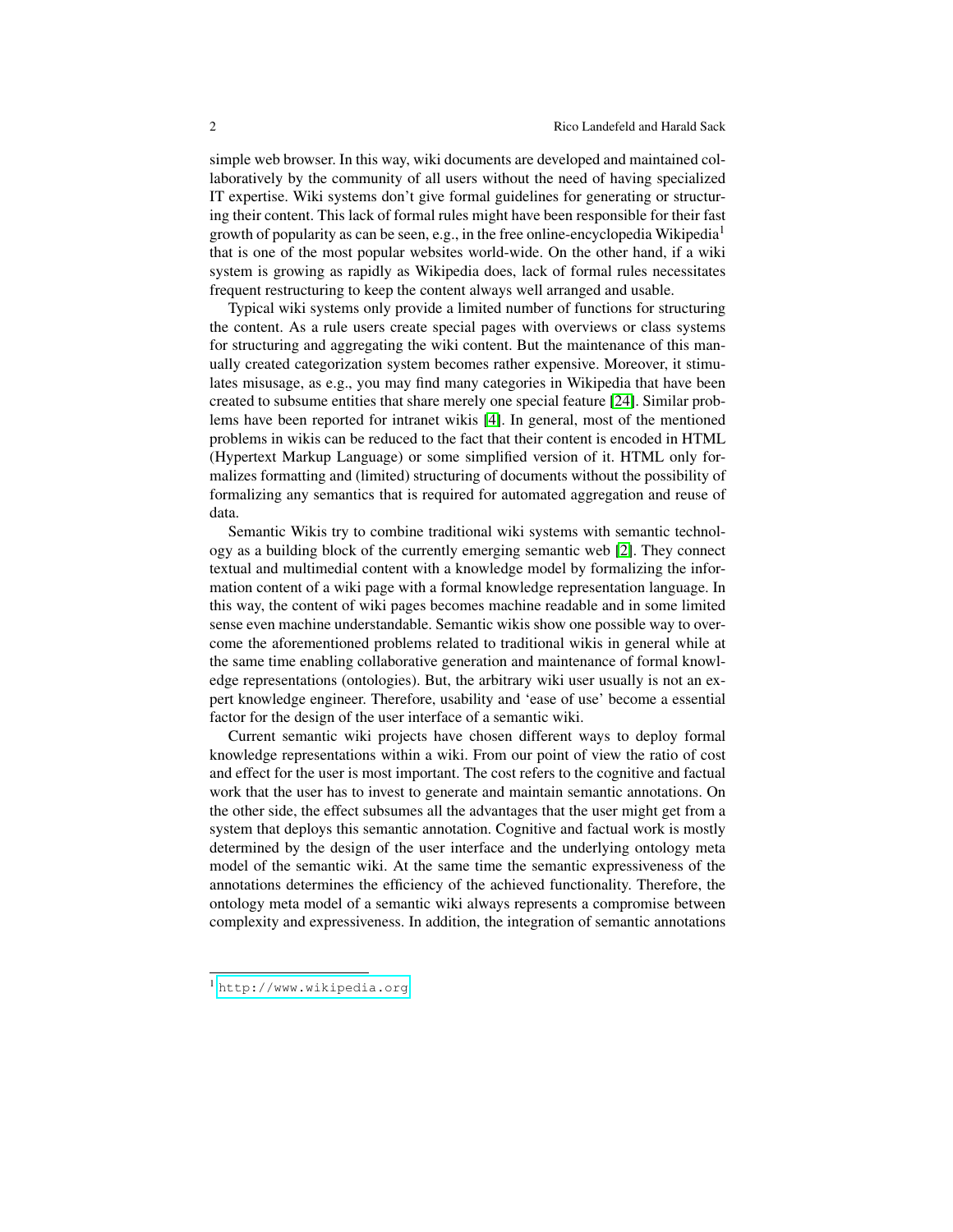into wiki systems also demands new concepts of user interaction that help to limit the necessary effort for authoring.

Existing semantic wiki systems have several deficiencies: either, their underlying ontology meta model is mapping elements of the knowledge representation language directly to wiki pages, or they are using a simplified ontology meta model that results in rather limited semantic functionality. Most projects are based on traditional wiki systems and therefore inherit also their user interaction facilities.

We propose a semantic wiki concept that combines the following three concepts:

- 1. a simplified ontology meta model especially customized to be used within a wiki system,
- 2. a WYSIWYG-Editor (What you see is what you get) as a user interface for both text- and ontology editing, and
- 3. preferably a most simple semantic query language of sufficient expressiveness.

A prototype of our semantic wiki *Maariwa*<sup>2</sup> has been successfully implemented.

The paper is organized as follows: Section 2 covers related work and in particular discusses different ontology meta models and user interaction concepts of existing semantic wiki systems. In Section 3 we introduce the semantic wiki project Maariwa, while Section 4 resumes our results and discusses future work.

### 2 Related work

Traditional wiki systems administrate structured text and multimedia content connected by untyped hyperlinks. Semantic wikis complement the traditional wiki concept by providing the ability to capture additional information about the wiki pages and their relations. Besides the extension of traditional wikis with semantic annotation, we also have to consider approaches for collaborative authoring of ontologies based on wiki technology that date back to a time before the semantic web initiative even started (cf. [\[10,](#page-11-3) [22,](#page-12-1) [1\]](#page-11-4)). We therefore distinguish two different semantic wiki approaches depending on their focus either on textual (or multimedia) wiki content or (formal) knowledge representation. The *Wikitology* paradigm [\[7\]](#page-11-5) refers to wiki systems acting as a user interface for collaborative authoring of ontologies. There, a wiki page represents a concept and hyperlinks between wiki pages represent relationships between concepts. Thus, the wiki system acts merely as tool to author and to manipulate the ontology. In difference, so called *ontology-based wiki systems* are semantic wiki systems that focus on traditional wiki content, while using knowledge representations to augment navigation, searchability, and above all reusability of information.

Another differentiating factor can be determined by the adaption of the ontology meta model for the use within the wiki and the coverage of the underlying knowledge representation languages (KRL). The *ontology meta model* of a semantic wiki

<sup>2</sup> Maariwa can be accessed at [http://stemnet0.coling.uni-jena.de/maariwa/](http://stemnet0.coling.uni-jena.de/maariwa/app) [app](http://stemnet0.coling.uni-jena.de/maariwa/app)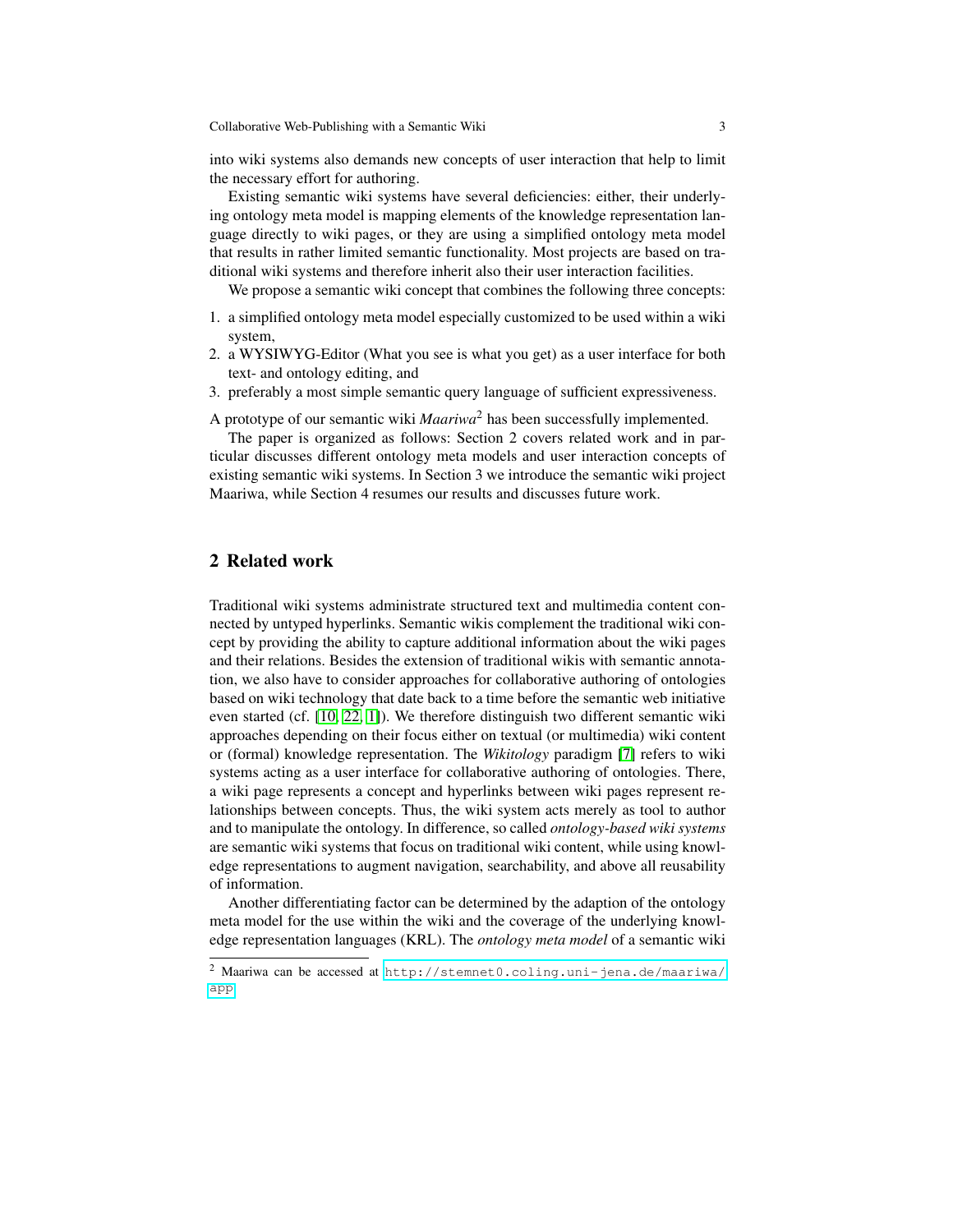defines a mapping between the elements of the KRL and the application model. Moreover, it determines the semantic expressiveness of annotation and serves as a basis for querying information. Semantic annotation can be maintained together with or separate from the textual wiki content. [\[18\]](#page-11-6). Next, we will introduce and discuss relevant semantic wiki implementations and their underlying ontology meta model.

Platypus Wiki [\[5\]](#page-11-7) is one of the earliest semantic wiki implementations. It maps a wiki system to an RDF (resource description framework) graph [\[13\]](#page-11-8). Wiki pages represent RDF resources and hyperlinks represent RDF properties. Semantic annotation is maintained together with the textual wiki content within a separate text field as RDF(S) (RDF schema) [\[3\]](#page-11-9) or OWL (web ontology language) [\[17\]](#page-11-10) in XML serialization format.

Rhizome [\[21\]](#page-12-2) supports semantic annotations by using a special Wiki Markup Language (WikiML). The entire wiki content including text, structure, and meta data internally is encoded in RDF. Rhizome also allows direct editing of RDF data with an external RDF editor In contrast to traditional wiki systems, Rhizome supports a fine-grained security model. Besides creation and manipulation of meta data Rhizome does not offer any functionality that utilizes this semantic annotation.

Rise [\[6\]](#page-11-11) is customized for requirement analysis in the process of software engineering. It is based on an ontology that represents different document types and their relationships. Templates determine structure and relationships of wiki pages that represent instances of a document type. The Rise ontology can be extended by adding new templates to the existing ones. Semantic annotations can be created and edited with an extended WikiML and are used for consistency checks and navigation.

**Semantic MediaWiki** (SMW) [\[24,](#page-12-0) [14\]](#page-11-12) is an extension of the popular MediaWiki<sup>3</sup>. The online-encyclopedia Wikipedia is the most prominent example of a MediaWiki application. SMW aims to improve structuring and searchability of the Wikipedia content by deploying semantic technologies. Therefore, SMW follows Wikipedia's user interface to attract a broad user community. SMW extends the WikiML with attributes, types, and relationships. To represent classes, SMW utilizes existing Wikipedia categories. By assigning a wiki page to a given category it becomes an instance of the class being represented by this category. Relationships between instances are implemented via typed hyperlinks. In addition, SMW provides a set of units of measurement and customizable data types. Attributes, types, and relationships are represented by own wiki pages. Semantic search is implemented in SMW with a proprietary query language (WikiQL) that closely reflects the annotation syntax. WikiQL allows the creation of dynamic wiki pages of automatically aggregated content. SMW has become the most popular semantic wiki and serves as the basis for numerous domain specific semantic wiki applications.

<sup>3</sup> <http://www.mediawiki.org/>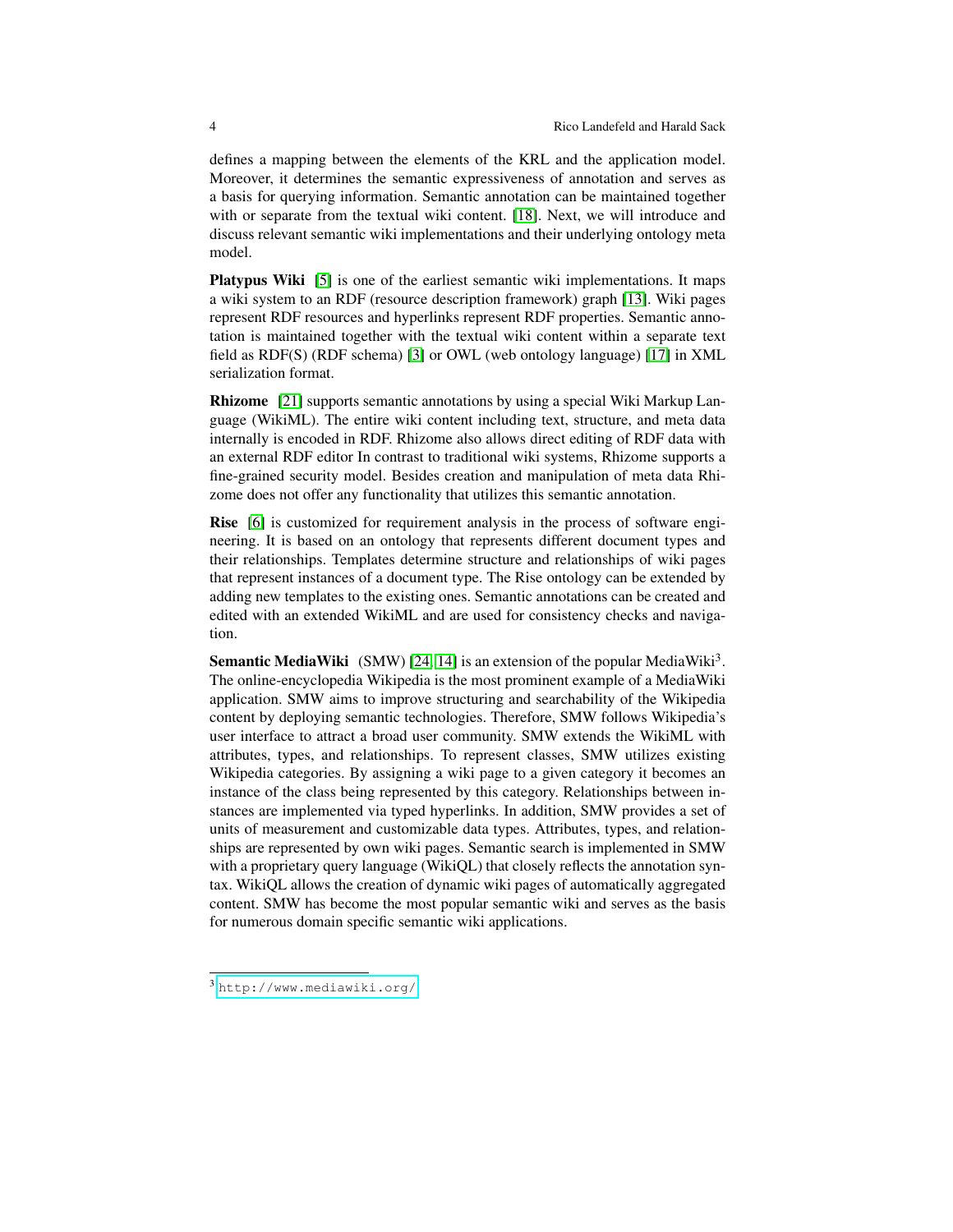Makna Wiki [\[8\]](#page-11-13) uses RDF triples (subject, predicate, object) for annotating wiki pages. RDF triples can be added to a text page by using a customized WikiML or within a separate form. RDF triples' subjects or objects refer to textual wiki pages that represent a concept each. Makna Wiki only supports maintenance and manipulation of instances, but no class definitions. It extends JSPWiki<sup>4</sup> and its WikiML with typed links and literals. Makna Wiki's semantic annotation is utilised for navigation based on RDF triples and for limited semantic search (e.g., for searching instances of classes with distinct properties).

IkeWiki [\[20\]](#page-12-3) tries to bring together application experts and knowledge engineers. Therefore, the user interface offers separate views for textual content and semantic annotation. The annotation editor supports the assignment of classes to wiki pages and typed links for representing relationships. Furthermore, classes, properties, and resources can be freely created and manipulated. The ontology meta model closely reflects the underlying KRL (RDF(S) and OWL). The user interface for editing meta data supports automatic completion of terms.

SweetWiki [\[4\]](#page-11-1) combines social tagging [\[12\]](#page-11-14) and semantic technologies into what they call *semantic tagging*. Wiki pages are annotated with user tags that form not only a collective index (a so called *folksonomy* [\[23\]](#page-12-4)), but a formal ontology. This is achieved by regarding each user tag as a concept of an ontology. Relationships between concepts are not determined by users, but by designated experts. The user does not interact with the ontology directly, but is merely able to create and to assign user tags. For the user, there is no distinction between instances and classes, because tags can represent both. Sweet Wiki's user interface provides a WYSIWYG editor for manipulating the wiki content.

Besides the above mentioned projects there exist several alternative semantic wiki implementations that can also be arranged within the framework given by our examples ranging from wikitologies to ontology-based wikis<sup>5</sup>. As a rule, early implementations such as Platypus strictly separate textual content from knowledge representations, while later projects (besides IkeWiki, which separates annotations from content) integrate knowledge representations and textual content by utilizing customized WikiML. Above all, IkeWiki and MaknaWiki provide dynamic authoring support. The ontology meta models of PlatypusWiki, MaknaWikia and IkeWiki merely provide a direct mapping of the underlying KRL without any covering. Only MaknaWiki offers (limited) semantic search facilities. If elements of RDF(S) or OWL are utilized directly, RDF query languages such as SPARQL [\[19\]](#page-11-15) can be applied. IkeWiki enables data export via SPARQL without providing a search interface. MaknaWiki and Platypus use elements of RDF(S) and OWL without making any use their semantic expressiveness.

Contrariwise, SMW deploys a simplified ontology meta model based on OWL-DL with an easy to use query language (compared to SPARQL) The SMW user interface keeps the connection between classes and their attributes covered, but of-

<sup>4</sup> <http://jspwiki.org/>

 $5$  A list of current Semantic Wiki Systems is available at [http://semanticweb.org/wiki/](http://semanticweb.org/wiki/Semantic_Wiki_State_Of_The_Art) [Semantic](http://semanticweb.org/wiki/Semantic_Wiki_State_Of_The_Art) Wiki State Of The Art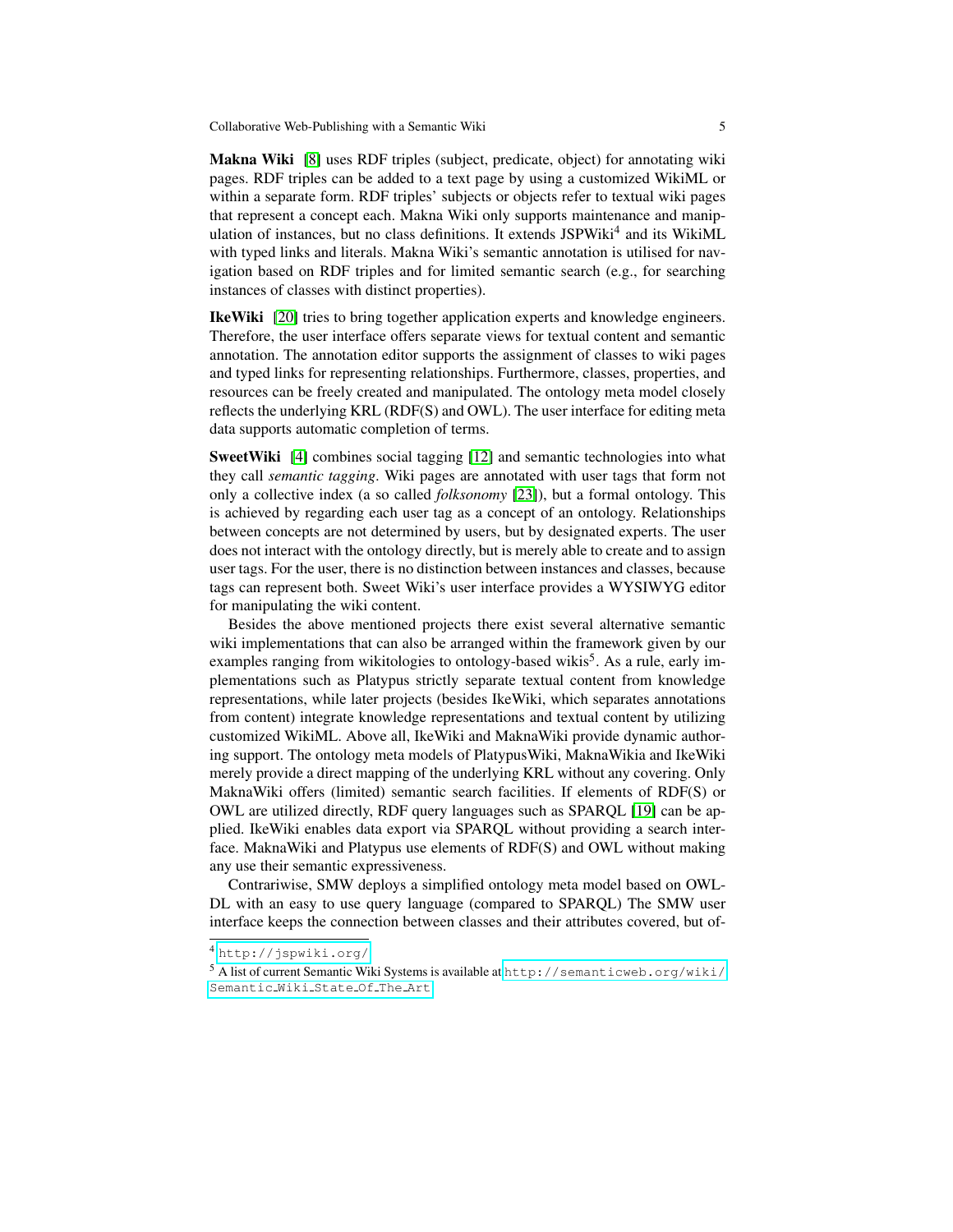fers no further editing assistance to the user (besides the provision of templates). Sweet Wiki's ontology meta model does not distinguish between classes, instances, datatype properties, or object properties – everything is mapped on tags. Therefore, information can only be provided via tag search or via direct SPARQL queries with the consequence that information being distributed over several wiki pages can not be queried.

We propose the semantic wiki *Maariwa* that utilizes an ontology meta model covering the underlying OWL-Lite language that enables information reuse as well as semantic queries over distributed information. In the following chapter we introduce Maariwa's underlying concepts and give a brief sketch on its implementation.

#### 3 The Maariwa concept – architecture and implementation

*Maariwa* is a semantic wiki project developed at the Friedrich Schiller University in Jena, Germany, with the objective to implement an augmented wiki system that enables simultaneous creation and manipulation of wiki content and ontologies. Maariwa's semantic annotation is utilized to put augmented navigation and semantic search into practice for reuse and aggregation of the wiki content. In Maariwa ontologies are used to structure the textual wiki content for providing access paths to the knowledge being represented in the wiki. Maariwa's access paths can be addressed via *MarQL*, a simple semantic query language, to enable semantic search. We therefore refer to Maariwa's underlying concept as *ontology-based web publishing*. Maariwa is geared towards user communities without expert knowledge in knowledge representations and knowledge engineering. Furthermore, Maariwa facilitates access by utilizing a WYSIWYG-editor for wiki content and ontology manipulation.

In this section, we introduce the Maariwa ontology meta model and show how its elements are integrated into the wiki by illustrating important facets of the user interface. Finally, we comment on the implementation of ontology versioning and introduce MarQL syntax and semantics.

#### *3.1 Maariwa's ontology meta model*

The ontology meta model of Maariwa is designed to enable simple and efficient searchability, as e.g., answering questions like 'What physicists were born in the 19th century' or 'Which cities in Germany have more than 100.000 inhabitants?'. To answer these questions, the ontology meta model has to provide the semantic means to express these queries, while on the other hand it must be simple enough that the arbitrary user without expert knowledge can comprehend and apply it. Tab. [1](#page-6-0) shows a subset of OWL-Lite elements that are utilized for Maariwa's ontology meta model. We refer to datatype properties and object properties as attributes and rela-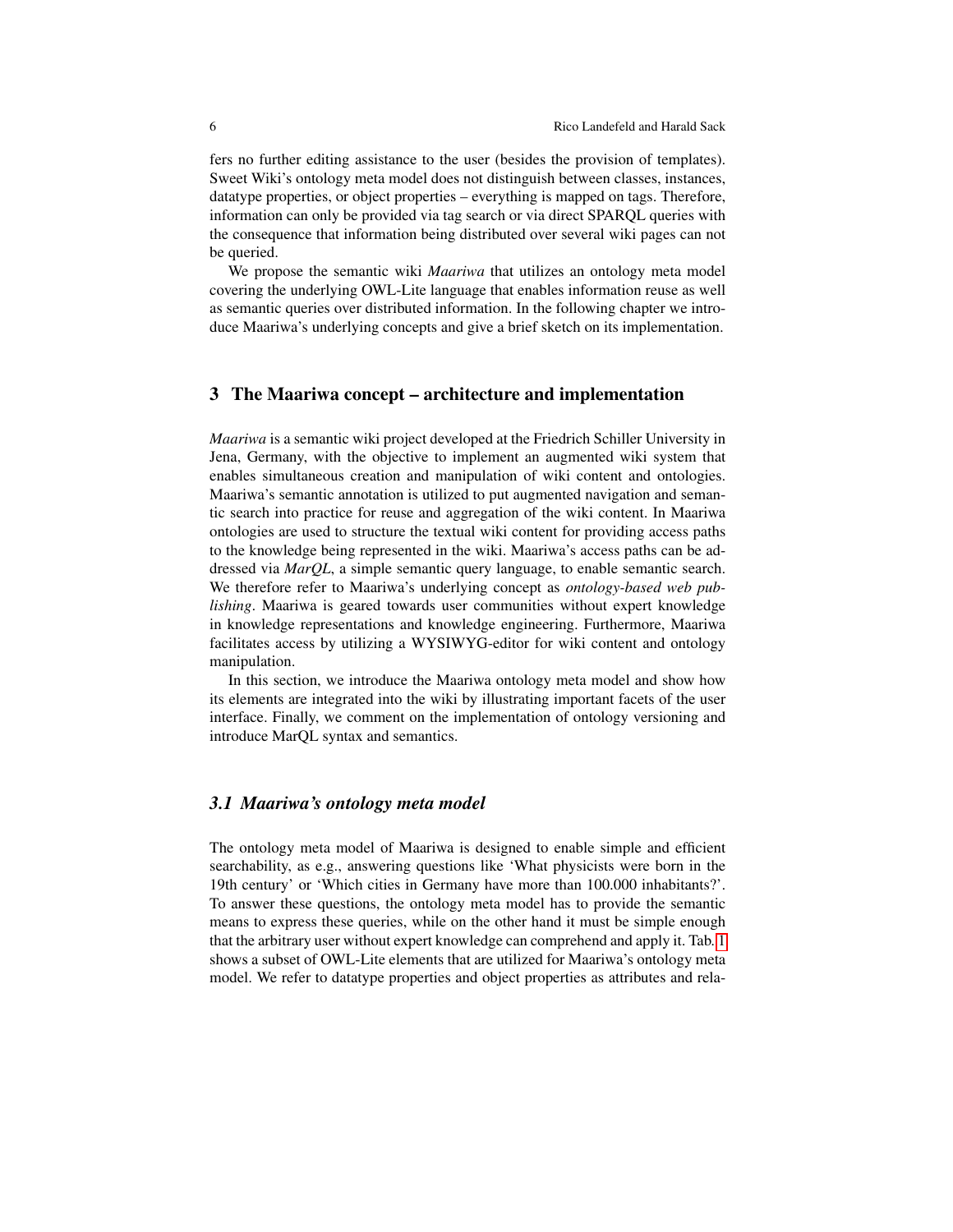| <b>OWL-Lite element</b>                                                                     | Maariwa element                                                                                                                                                                                                        |
|---------------------------------------------------------------------------------------------|------------------------------------------------------------------------------------------------------------------------------------------------------------------------------------------------------------------------|
| class<br>datatype property<br>object property<br>class instance<br>subClassOf<br>individual | class<br>attribute<br>relationship<br>wiki page representing a class being instantiated as an instance-page<br>superclass /subclass<br>wiki page describing an individual, being an instance of one or more<br>classes |
| object property instance                                                                    | data type property instance attribute value of an instance-page<br>relationship value of an instance-page                                                                                                              |

<span id="page-6-0"></span>Table 1 Mapping of OWL-Lite elements to Maariwa's ontology meta model.

tionships. Furthermore, both attributes and relationships are not defined as global entities but only local within their classes. This enables attributes and relationships with the same name in different classes without worrying the non expert user with naming conflicts and disambiguation. Attributes are determined by a datatype with an optional measuring unit. For simplicity, only numbers, strings, and dates have been considered for datatypes.

By integrating the ontology meta model into the wiki system, wiki pages can be annotated with concepts of ontologies to formalise their content. Classes, individuals, and sets of individuals can be described by wiki pages. A page that describes a class is associated with attributes, relationships, and superclasses. Pages that describe individuals are associated with one class at least. To denote a set of individuals, a page has to be associated with a MarQL expression (see section 3.4). Typed links between pages may refer to relationships. Classes may use instance-pages as simple tags by associating neither a class hierarchy nor relationships or attributes.

## *3.2 Integration of semantic annotation and textual content*

The graphical Maariwa editor is designed to minimize the user's additional effort for adding and maintaining semantic annotations. Repeated input of text or ontology concepts is avoided most times simply by copying existing concepts from the page context. New concepts are created in dialogue with the user. Thus, Maariwa enables the development of textual and ontological resources in parallel.

Maariwa provides two alternatives for creating semantic annotations: concepts of an ontology can be created from textual content of a wiki page, while on the other hand concepts might be defined first providing a textual description in the wiki page afterwards. Schema and instance data can be manipulated in parallel without interrupting the editing process of the wiki page (see Fig. [1\)](#page-7-0). Maariwa's WYSIWIG-editor is implemented as so called *Rich Internet Application* [\[16\]](#page-11-16) that provides desktop functionality for web applications and adopts the role of the traditional WikiML-based user interface.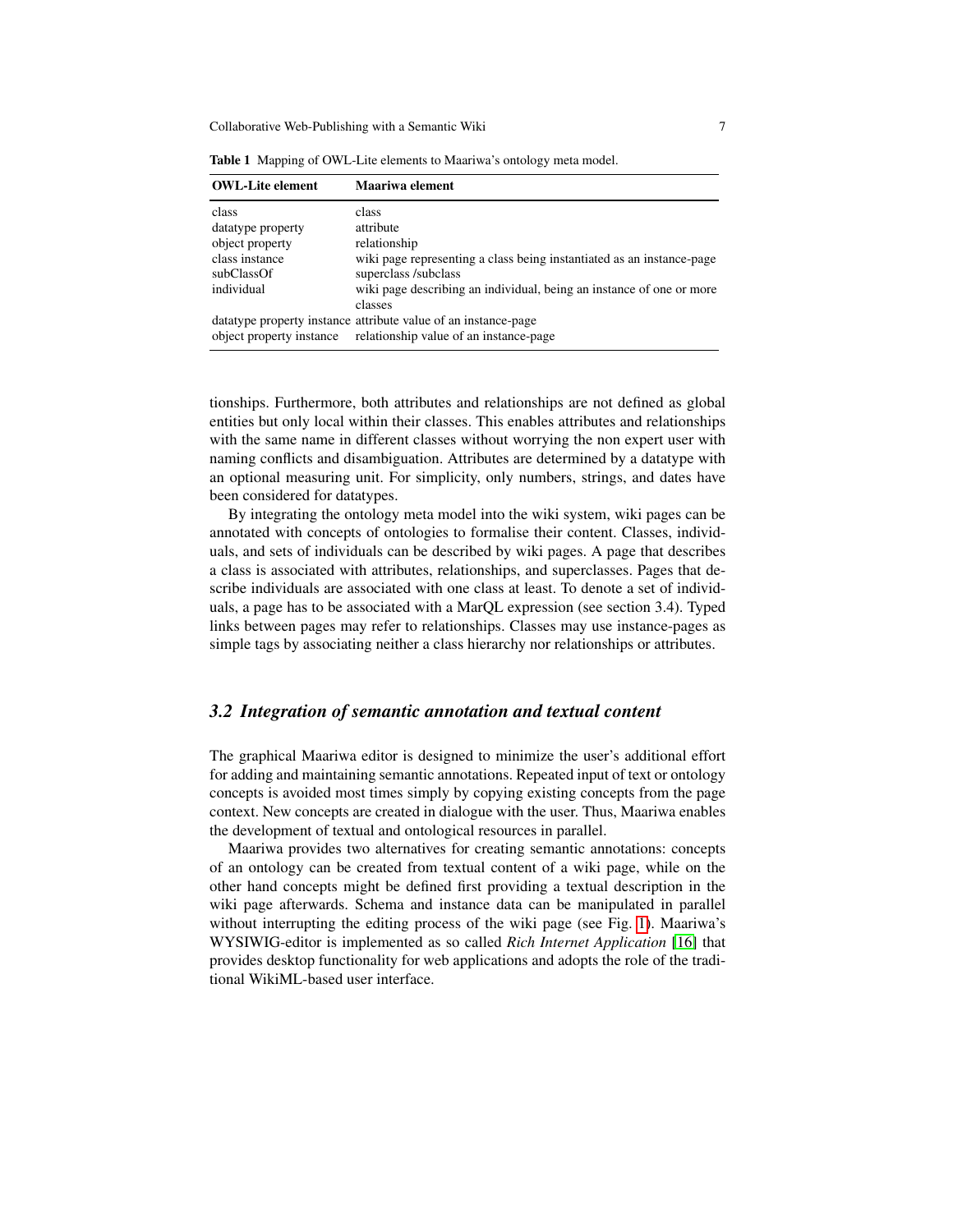

<span id="page-7-0"></span>Fig. 1 Editing of a Maariwa wiki page with textual content (above) and ontologies (below).

In Maariwa, semantic annotations are directly displayed within the wiki page (see. Fig. [2\)](#page-8-0). Different colors are used to denote the semantics of typed hyperlinks. Text that contains attribute values as well as links that represent relationships is highlighted. In addition, tooltips (i.e., pop-up information windows) display the semantic of an annotated text fragment if is is touched with the mouse pointer. Navigation within class hierarchies and class relations is enabled with a superimposed class browser. The semantic annotation of each wiki page can be separately accessed and exported in RDF/XML encoding via an own URL. Also export and import of ontologies as a whole is supported.

# *3.3 The MarQL semantic query language*

The syntax of SPARQL reflects the characteristics of the RDF data model while adopting the pattern of the simple database query language SQL. RDF statements are represented as triples and the RDF document can be interpreted as a graph.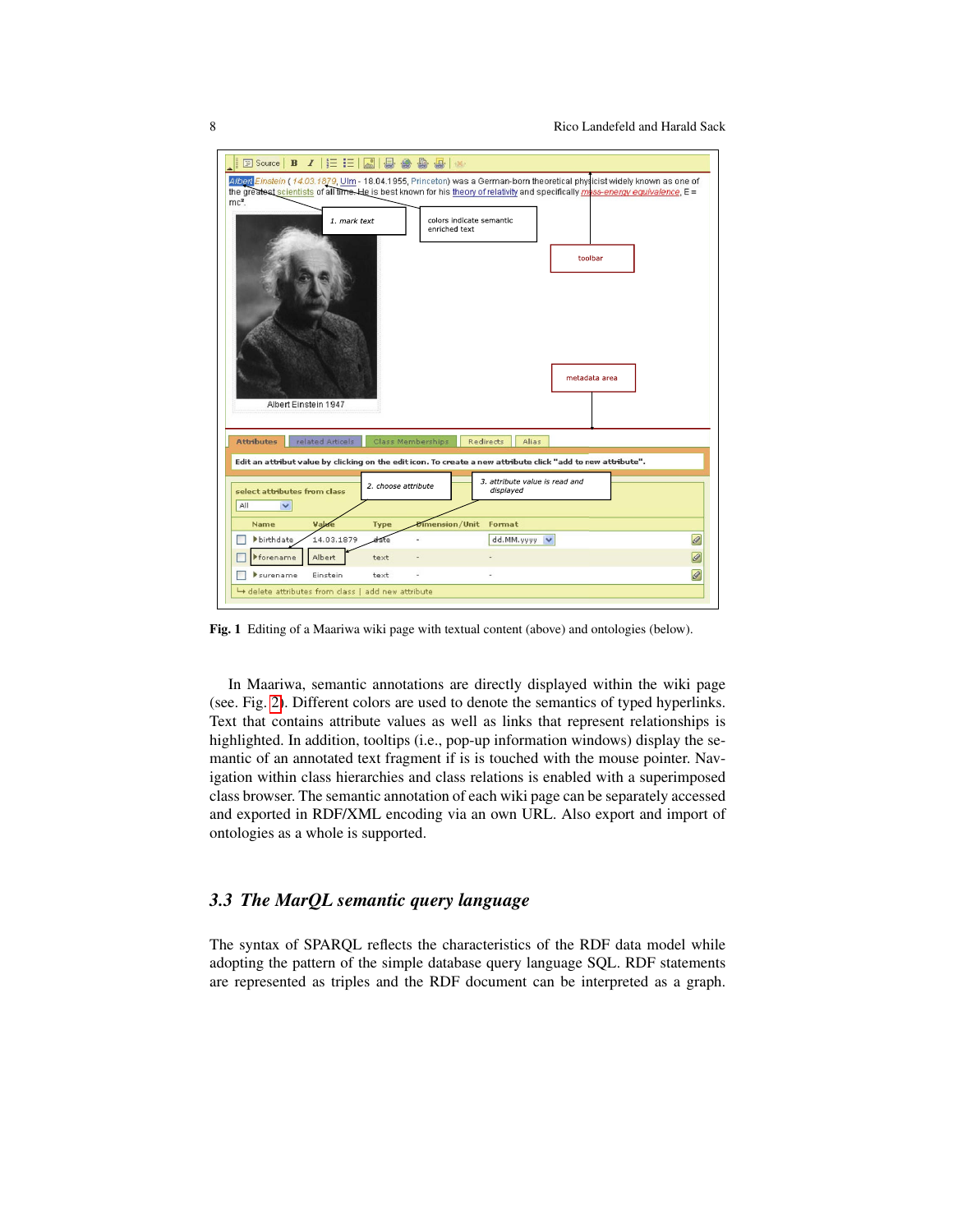Collaborative Web-Publishing with a Semantic Wiki 9



<span id="page-8-0"></span>Fig. 2 A wiki page with semantic annotation in Maariwa.

SPARQL traverses the RDF graph and as result delivers the nodes that satisfy the constraint given in the SPARQL query. Because RDFS and QWL are based on the RDF syntax SPARQL can also be used to query RDFS- and OWL-files, but without exploiting their semantic expressiveness.

MarQL is a customized semantic query language for the Maariwa ontology meta model. MarQL syntax does not refer to RDF triples but directly addresses ontology elements such as classes, attributes and relationships. The underlying RDF encoding of the data remains hidden. In comparison to SPARQL, the syntax of MarQL is much more compact but less flexible. MarQL only implements a fixed set of query patterns. A MarQL query results in a set of wiki pages that refer to individuals, which satisfy the constraints of the MarQL query.

The structure of a MarQL query can be shown with an example: the expression *Scientist.institution.location.country = Germany* refers to wiki pages about scien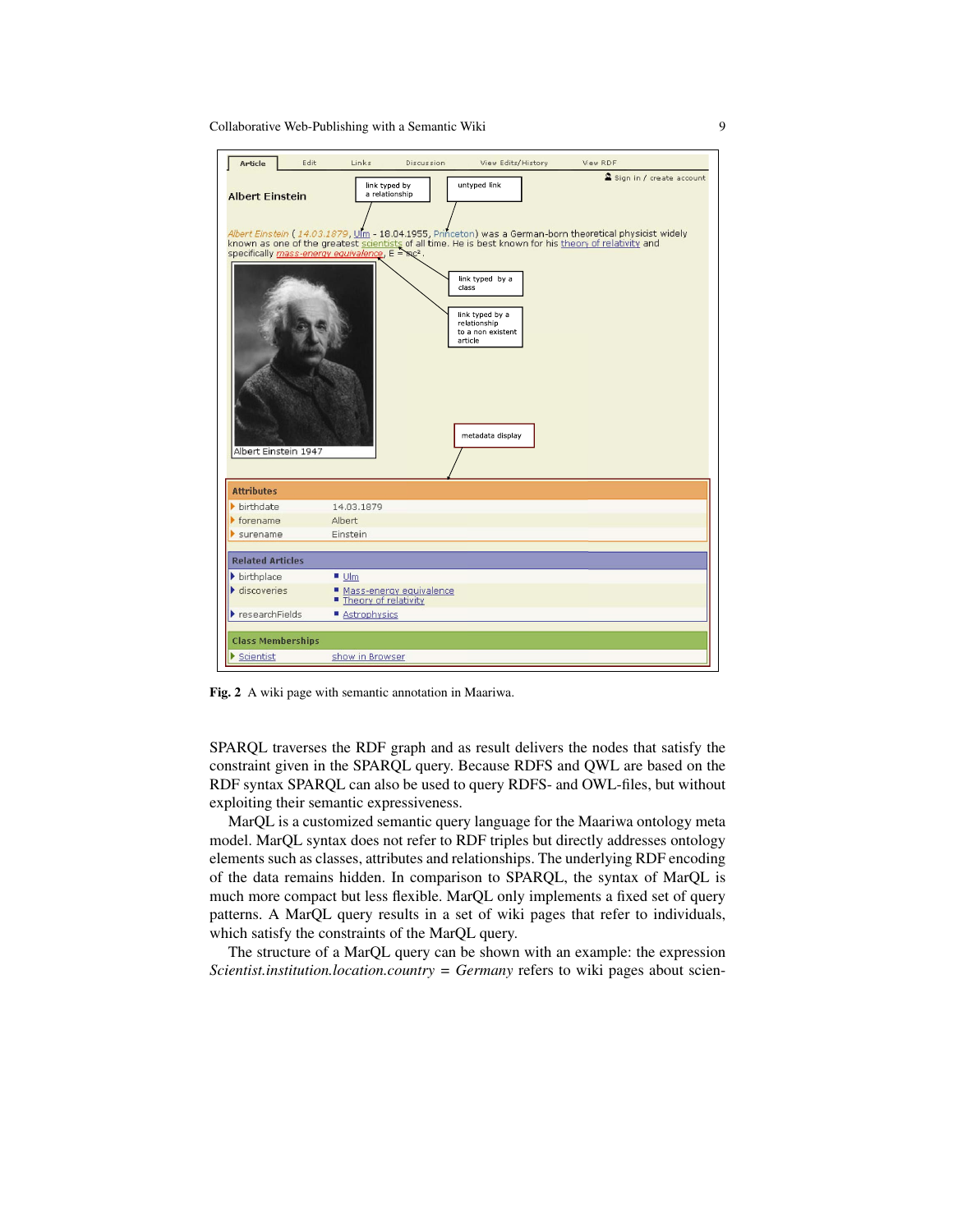tists that work at an institute being located in Germany. *Scientist* refers to a class with a relationship *institution*. Relationships can be applied recursively and are denoted as a path expression. In this way, *institution* and *location* are connected. This means that there must exist a class, which is target class of a relationship with *institution*, while in addition having a relationship with *location* . In the same way *location* and *country* are connected, while *country* can either be an attribute or a relationship and therefore *Germany* might denote an individual or an attribute value.

MarQL provides logical operators as well as string operators and operators for comparison. E.g., the query *City.population*  $\geq 100.000$  results in a set of all wiki pages that describe cities with more than 100.000 inhabitants, or *Scientist.birthdate*  $\langle$  1.1.1900 AND Scientist.birthdate  $\geq$  1.1.1800 results in a set of wiki pages with scientists that are born in the 19th century. The latter example results in a list of instances of a class and can also be referred to as a simple *tag*.

#### *3.4 Maariwa architecture and implementation*

Maariwa does not extend one of the existing traditional wiki systems but is a proprietary development based on Java. The application core of Maariwa implements a service level that realizes a wiki system as a set of loosely coupled services (see Fig. [3.4\)](#page-10-0). Besides data management and revision control of the wiki pages and the related ontologies, keyword search and semantic search are also implemented as services. MarQL queries are translated into SPARQL queries. Manipulation of the ontologies in the editor is organized in different dialog levels. Within a dialog updates of one or more objects can be performed. These updates can either be revoked or they will also be adopted in the subjacent levels. Therefore, the service level offers cascading manipulation levels that implement this functionality with the help of local copies and snapshots.

Back-end data processing is achieved with a relational database management system. The service level stores ontology elements in various RDF triple stores and all other objects in separate database tables. The service level is used by the components of the web front-end that constitute Maariwa's user interface. Web server and browser client communicate asynchronously via AJAX [\[11\]](#page-11-17) to achieve better usability. The WYSIWYG-editor represents the text of the wiki page as XHTML [\[9\]](#page-11-18) fragment and is based on Javascript.

As a rule, wiki systems deploy a *revision control system* (RCS) to prevent abuse of unprotected write access. Maariwa adapts this RCS for ontologies, too. The RCS maintains two levels: schema level and instance level. The schema level comprises all changes on classes, relationships and attributes, while the instance level covers changes of individuals including their attribute values and relationship values. Both levels are tightly coupled, because each schema update might have effects on all derived individuals. Therefore, a schema version additionally includes all updates on the instance level that occurred since the last update of the schema. Each version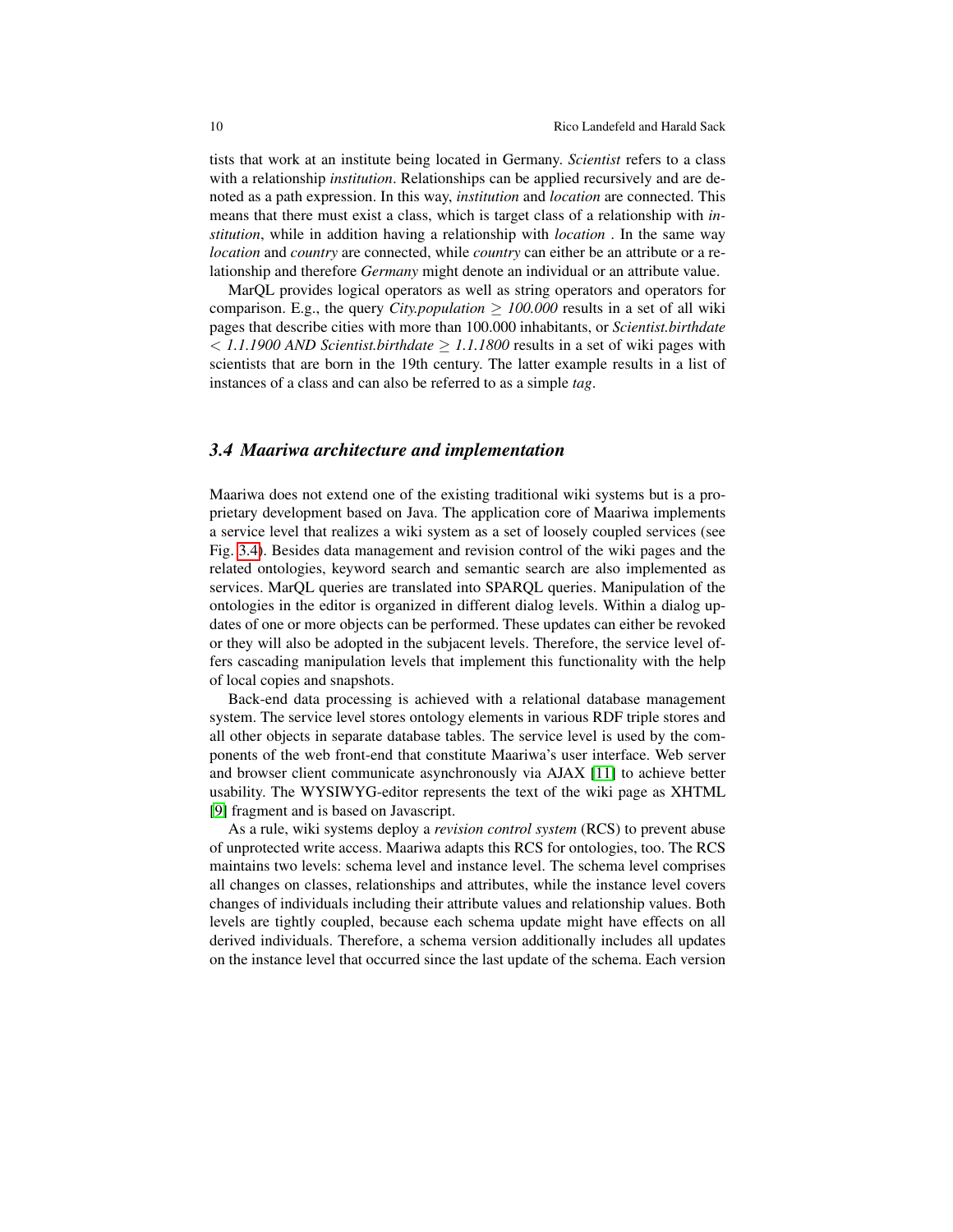

<span id="page-10-0"></span>Fig. 3 Architecture of the Maariwa system.

of a wiki page besides the update of the page content also contains updates of the associated concepts.

# 4 Conclusion

In this paper, we have introduced the semantic wiki approach Maariwa based on an ontology meta model customized especially for the deployment within a wiki. For optimized usability recent client-side technologies have been combined with a simple semantic query language. The user can annotate text fragments of a wiki page in an interactive and rather intuitive way to minimize the additional effort that is necessary for adding semantic annotation. Thus, the productivity and efficiency of a semantic wiki system will open up for non expert users as well. The ontology meta model enables the formulation of access paths to wiki pages as well as the reuse of already implemented relationships in the underlying knowledge representation. The simple query language MarQL uses Maariwa's annotations and the contained access paths for implementing a semantic search facility. Ontology meta model and query language are synchronized to support annotations on different levels of expressiveness. Thus, enabling simple tags as well as complex ontologies with attributes and relationships.

Currently, Maariwa is extended to include meta data also directly within the textual wiki content, as e.g., tables with self-adjusting data aggregations. Also natural language processing technology is considered to be utilized in the WYSIWYGeditor for automated suggestions as well as for translating natural language queries into MarQL. For deploying a semantic wiki, the user considers always the ratio of cost and effect that is caused by the additional effort of providing semantic annota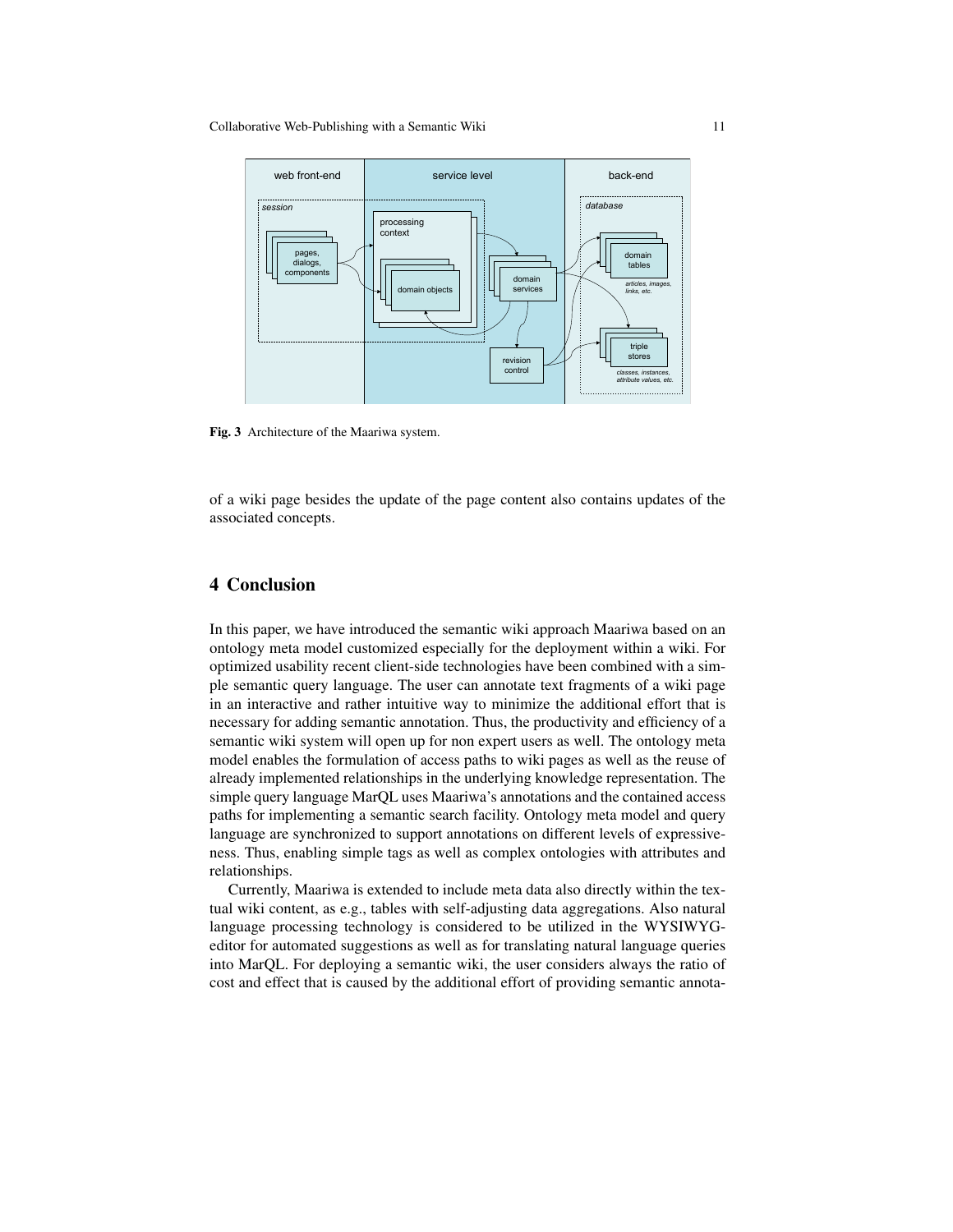tion. In doing so, it is not important whether the creation of semantically annotated textual content or the creation of mere ontologies is focussed, but how both can be integrated within an system that provides a reasonable and efficient interface for user access.

### References

- <span id="page-11-4"></span>1. J. C. Arpírez, O. Corcho, M. Fernández-López, and A. Gómez-Pérez. WebODE: a scalable workbench for ontological engineering. In *1st Int. Conf. on Knowledge Capture (KCAP01).Victoria. Canada*, 2001.
- <span id="page-11-2"></span>2. T. Berners-Lee, J. Hendler, and O. Lassila. The semantic web. *Scientific American*, 284(5):34– 43, 2001.
- <span id="page-11-9"></span>3. D. Brickley and R. V. Guha. RDF Vocabulary Description Language 1.0: RDF Schema. W3C Recommendation, RDF Core Working Group, W3C, 2004.
- <span id="page-11-1"></span>4. M. Buffa and F. Gandon. Sweetwiki: semantic web enabled technologies in wiki. In *Proc. of the 2006 international symposium on Wikis*, pages 69–78, 2006.
- <span id="page-11-7"></span>5. S. E. Campanini, P. Castagna, and R. Tazzoli. Platypus wiki: a semantic wiki wiki web. In *Semantic Web Applications and Perspectives, Proc. of 1st Italian Semantic Web Workshop*, 2004.
- <span id="page-11-11"></span>6. B. Decker, E. Ras, J. Rech, B. Klein, and C. Hocht. Self-organized reuse of software engineer- ¨ ing knowledge supported by semantic wikis. In *Workshop on Semantic Web Enabled Software Engineering (SWESE), at ISWC 2005, Galway, Ireland*, 2005.
- <span id="page-11-5"></span>7. B. Decker, J. Rech, E. Ras, B. Klein, and C. Hoecht. Self-organized reuse of software engineering knowledge supported by semantic wikis. In *Workshop on Semantic Web Enabled Software Engineering (SWESE), at ISWC 2005*, 2005.
- <span id="page-11-13"></span>8. K. Dello, E. Paslaru, B. Simperl, and R. Tolksdorf. Creating and using semantic web information with makna. In *Proc. of the 1st Workshop on Semantic Wikis – From Wiki To Semantics*. ESWC2006, 2006.
- <span id="page-11-18"></span>9. Steven Pemberton et al. XHTML 1.0 The Extensible HyperText Markup Language (Second Edition). W3C Recommendation, W3C, August 2002.
- <span id="page-11-3"></span>10. A. Farquhar, R. Fikes, and J. Rice. The Ontolingua server: A tool for collaborative ontology construction. *Int. Journal of Human-Computer Studies*, 46(6):707–727, 1997.
- <span id="page-11-17"></span>11. J. J. Garrett. Ajax: A new approach to web applications, 2005. [http://www.](http://www.adaptivepath.com/publications/essays/archives/000385.php) [adaptivepath.com/publications/essays/archives/000385.php](http://www.adaptivepath.com/publications/essays/archives/000385.php).
- <span id="page-11-14"></span>12. S. Golder and B. A. Huberman. The structure of collaborative tagging systems. *Journal of Information Sciences*, 32(2):198–208, April 2006.
- <span id="page-11-8"></span>13. Graham Klyne and Jeremy J. Carroll. Resource Description Framework (RDF): Concepts and abstract syntax. W3C Recommendation, W3C, February 2004.
- <span id="page-11-12"></span>14. M. Krötzsch, D. Vrandecic, and M. Völkel. Wikipedia and the semantic web - the missing links. In *Proc. of the 1st Int. Wikimedia Conf., Wikimania*, 2005.
- <span id="page-11-0"></span>15. B. Leuf and W. Cunningham. *The Wiki Way: Quick Collaboration on the Web*. Addison-Wesley, 2001.
- <span id="page-11-16"></span>16. C. Loosley. Rich Internet Applications: Design, Measurement, and Management Challenges. Technical report, Keynote Systems, 2006.
- <span id="page-11-10"></span>17. D. L. McGuinness and F. van Harmelen. Owl Web Ontology Language: Overview. W3C Recommendation, World Wide Web Consortium, February 2004.
- <span id="page-11-6"></span>18. E. Oren, R. Delbru, K. Möller, M. Völkel, and S. Handschuh. Annotation and Navigation in Semantic Wikis. In *Proc. of the 1st Workshop on Semantic Wikis*, Workshop on Semantic Wikis. ESWC2006, June 2006.
- <span id="page-11-15"></span>19. E. Prud'hommeaux and A. Seaborne. SPARQL Query Language for RDF (W3C Recommendation). W3C Recommendation, W3C, January 2008.